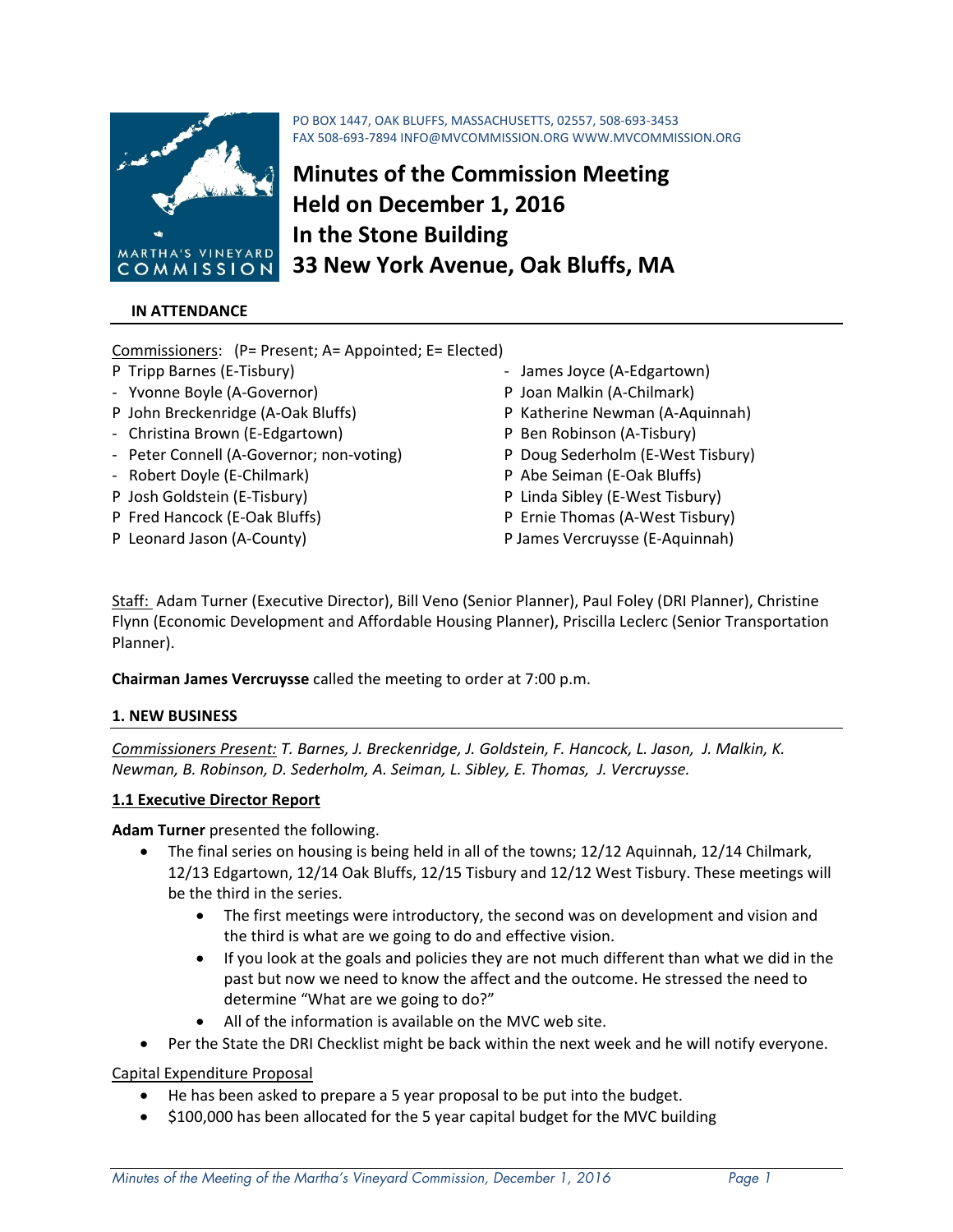- The projected actions include painting, replacement of the carpets, repair of the ceilings upstairs and to put in an efficient HVAC system upstairs.
- There is also a computer replacement schedule.
- The MVC also needs to purchase a map plotter as well as purchase conference room tables.
- We are prepared to take out a \$100,000 loan at 3.75% over 5 year repayment.
	- **Leonard Jason** asked how much money is in the capital improvement account.
	- **Adam Turner** said right now \$20,000 is put in each year.
	- **John Breckenridge** said after the recent HVAC expenditure there is a couple of thousand as a balance.
	- **Fred Hancock** added that the money was appropriated and then it was used.
	- **Leonard Jason** noted that the MVC used the money, appropriated more and then added back and it was used as well.
	- **Fred Hancock** said that is correct and \$20,000 is appropriated each year.

# *Fred Hancock moved and it was duly seconded to approve the capital expenditure plan.*

- **Josh Goldstein** thinks the contingency is too low at \$2,000 and should be \$5,000 to \$7,000.
- **Leonard Jason** noted that the MVC is approving the bottom line.
- **Fred Hancock** added we are giving the Executive Director the authority to borrow the money.

# *Voice vote. In favor: 12. Opposed: 0. Abstentions: 1. The motion passed.*

# **1.2 Reports from Chairman, Committees and/or Staff**

### Demolition Committee

**Joan Malkin**, Committee Chairman said the next meeting is on December 7, 2016 at 8:30 a.m. and soon the document will be available for the Commission's approval.

# Nominating Committee

**Joan Malkin**, Committee Chairman said the purpose of the Nominating Committee is to nominate for the positions of Chairman, Vice Chairman and Treasurer. The slate was unanimously approved. The nominations are James Vercruysse, Chairman; Robert Doyle, Vice Chairman; Ernie Thomas, Clerk/Treasurer.

**Fred Hancock** reminded the appointed members that they need to renew their appointments and be sworn in before January 5, 2017 meeting for elected and appointed members.

**Christine Flynn** said the State of State Economy as a great presentation. She thanked John Breckenridge and Doug Sederholm for attending. The presentation will be posted on the MVC website.

# **2. LAMPPOST CONVERSION‐OAK BLUFFS DRI 670 PUBLIC HEARING**

*Commissioners Present: T. Barnes, J. Breckenridge, J. Goldstein, F. Hancock, L. Jason, J. Malkin, K. Newman, B. Robinson, D. Sederholm, A. Seiman, L. Sibley, E. Thomas, J. Vercruysse.*

# *For the Applicant: Adam Cummings, Maurice O'Connor Architect) , Geoghan Coogan (Attorney)*

**Fred Hancock**, Public Hearing Officer opened the Public Hearing and read the public hearing notice. The location is 6 Circuit Avenue, Oak Bluffs and the proposal is to convert the top three floors of a five story nightclub/restaurant to workforce housing in two phases. The public hearing process was reviewed.

# **2.1 Staff Report**

**Paul Foley** presented the following.

• The packet on information contains the applicant's narrative, Design Notes from the architect and the elevations and floor plans.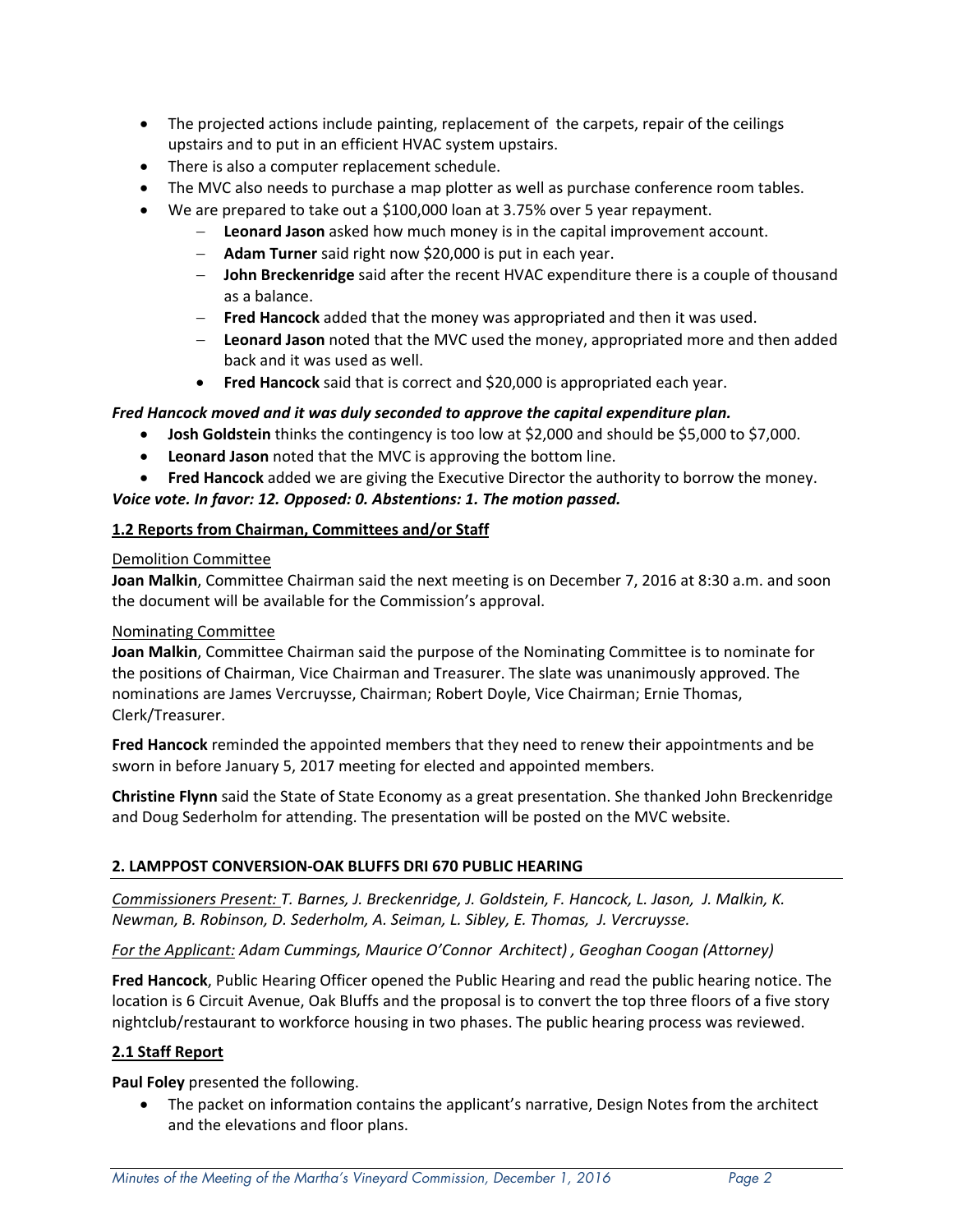- The proposal is to convert the top three floors of a five story nightclub/restaurant to workforce housing in two phases.
- The third and fourth floors are currently a dance club and the fifth floor is storage.
- Phase one includes moving the entrance to the sports bar and converting the third floor dance club to 14 employee bedrooms with shared bathrooms, kitchen and living area.
- Phase two includes converting the fourth floor to an additional 7 employee bedrooms with shared bathrooms, kitchen and living area and the fifth floor to a 4 bedroom apartment. Phase two would also include an elevator. Bedrooms are double occupancy.
- The applicants plan to ask the Wastewater Commission to convert their nightclub capacity of the top floors from 445 people to residences for 48 seasonal employees. They estimate that the change will result in wastewater flows going from 15,000 gallons per day (gpd) to 2,800 gpd.
- Exterior changes to the existing building include moving the front door to the sports bar, dormers and decks on the upper floor in phase two and an elevator encasement.
- In 2015 the Lamppost employed 42 seasonal staff. They expect that to drop to 30.
- Key issues include.
	- Construction; during construction where will building materials and equipment be stored and staged and how will noise, dust and traffic impacts be mitigated?
	- Accommodations; four of the proposed rooms on the third floor have no windows.
	- $-$  Traffic; where will the tenants park?
	- Wastewater; wastewater should be decreased with this proposal.
- The perspectives and elevations were reviewed.
- The site was reviewed.
- Existing and proposed drawings were shown as well as the elevator tower and the floor plans.
- The proposal is to convert a nightclub to workforce housing presumably resulting in significantly less noise.

**Doug Sederholm** asked how this project is distinguished from Phillips Hardware. **Paul Foley** said this building is existing and the applicant is remodeling, it is a conversion. Phillips Hardware is being demolished, rebuilt and expanding.

**Linda Sibley** added that this project fits under current zoning.

**Katherine Newman** asked in terms of height if this is similar in proportion to Phillipps Hardware. **Paul Foley** said the elevator shaft will go higher but you can get a Special Permit if it is in the historical style. The building already exists.

**Katherine Newman** noted if you look at the streetscape it is a flow down the road in bulk and height.

#### **2.2 Applicants' Presentation**

**Geoghan Coogan** said the idea is to covert and provide some workforce housing. It is not multiple apartments. It is 3 units with shared kitchen facilities and for workforce housing.

# **2.3 Commissioners' Questions**

**Fred Hancock** asked if the applicant is asking for seasonal housing or building dormitories and will decide later if it is seasonal. **Geoghan Coogan** said it will be workforce housing and the bulk of the use will be seasonal but will be used year round.

**Joan Malkin** said the communal kitchen suggests workforce housing but do we know what workforce housing is. **Christine Flynn** said workforce housing is defined as seasonal and year round and is desperately needed. There is no specific standard or Federal definition. When you talk to people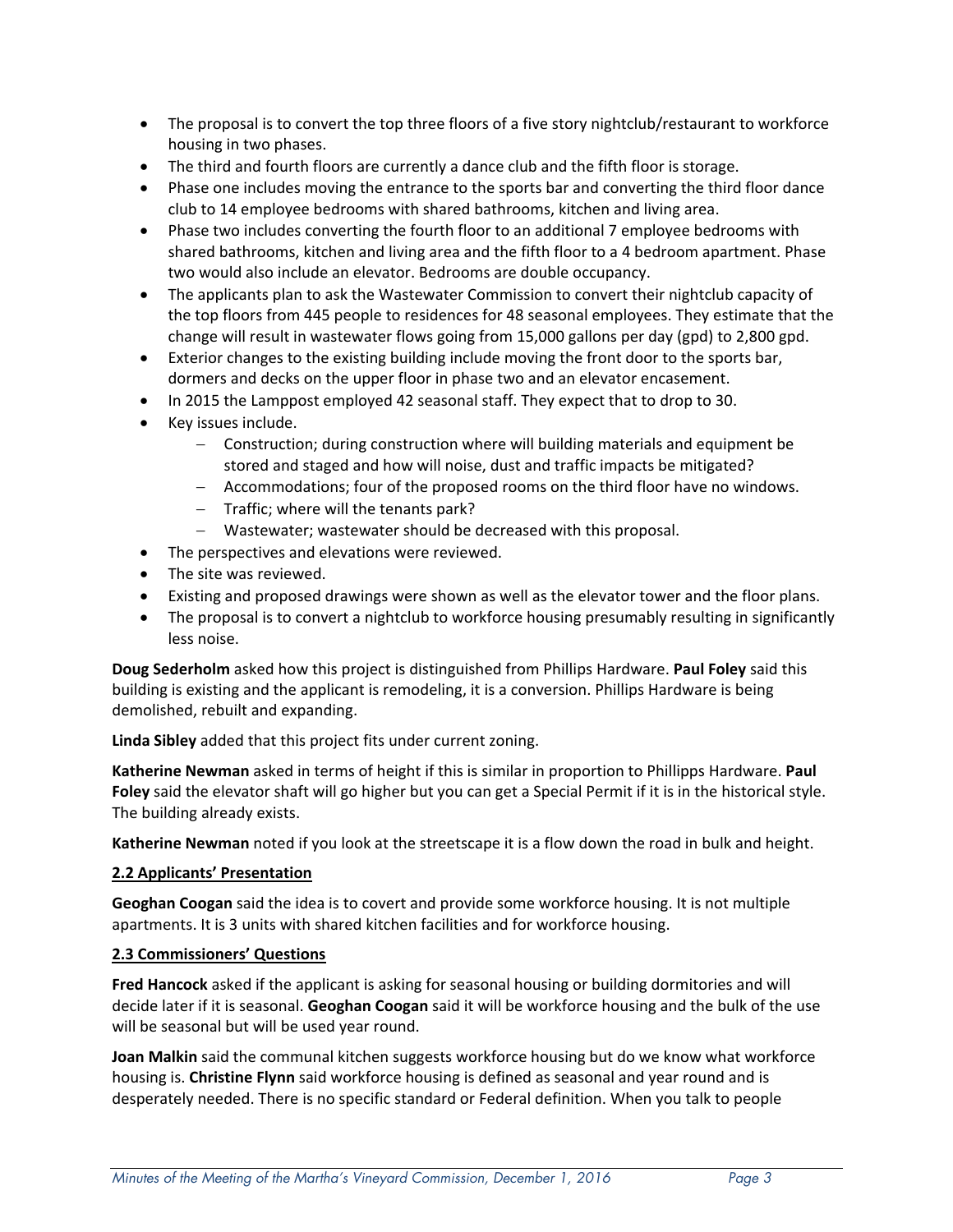regarding workforce housing it is up to 50‐120% of median income and both seasonal and year round. This is an opportunity to address both. The project does not trigger the MVC Affordable Housing Policy.

**Katherine Newman** asked how it is determined that a percentage of income is actually used to determine occupancy. **Christine Flynn** said the Commission has no means of enforcing that. In the past when it has been offered to provide workforce housing it has been seen as a benefit.

**Geoghan Coogan** said with 20 bedrooms without baths or kitchens, the way the project is proposed it could only be workforce housing.

**Joan Malkin** suggested that the applicant could limit the tenancy to prevent rentals to tourists.

**Trip Barnes, Josh Goldstein** and **Joan Malkin** all agreed that this is a blessing that the applicant is doing this.

**Linda Sibley** suggested that the applicant might be willing to say that the rooms may not be rented on a transient basis.

**Leonard Jason** asked where unit A is on the plan. **Geoghan Coogan** said the whole floor is unit A.

**Leonard Jason** asked if there is concern about no egress windows in the bedrooms. **Maurice O'Connor** said it will be sprinklered so it resolves the egress issue.

**Ben Robinson** questioned the hostel/Air B&B issue. If we are unable to understand what workforce housing is there could be a concern about weekend and daily rentals. **Fred Hancock** said the MVC could put a condition on the project regarding that.

There was a discussion about the bathrooms.

- **Doug Sederholm** wondered how one determines a bathroom facility is needed for a certain occupancy. The proposal has 28 people using 2 bathrooms and 2 sinks.
- **Maurice O'Connor** said they did look at the fixture count for a dormitory as reference and it is close to what is required for a boarding house.
- **Linda Sibley** also noted the bathrooms will be co‐ed use.
- **Adam Turner** said it seems tight to have 28 people for 2 bathrooms and asked if that could be improved.
- **Maurice O'Connor** said there we are close for the requirements for the plumbing code for a boarding house/dormitory within 1 fixture of each; shower, sink, toilet.

**Christine Flynn** noted that change in use to a Hostel or Hotel requires licensing from the Board of Selectmen. **Josh Goldstein** added that Air B&B does not require licensing.

**Linda Sibley** said the applicant testified at LUPC that it is specified somewhere that the bedrooms will only be double occupancy. **Geoghan Coogan** said the size of the room limits it to double occupancy and we will continue to do that.

#### **2.4 Public Testimony**

**Laurine Riley** is representing the Madison Inn and they have concerns of the timeline for the construction. Last time it was done early and very late and the Inn had complaining guests. If the applicant is supplying occupancy for 48 but the workforce is going down to 30 what will the applicant be doing with the extra rooms.

- **Doug Sederholm** said the applicant may have or know of related businesses and if there is excess here it may be offered to those related businesses.
- **Geoghan Coogan** confirmed that is what will be done.
- **Katherine Newman** felt there needs to be an effort by the applicant that we would be assured it will used for workforce housing.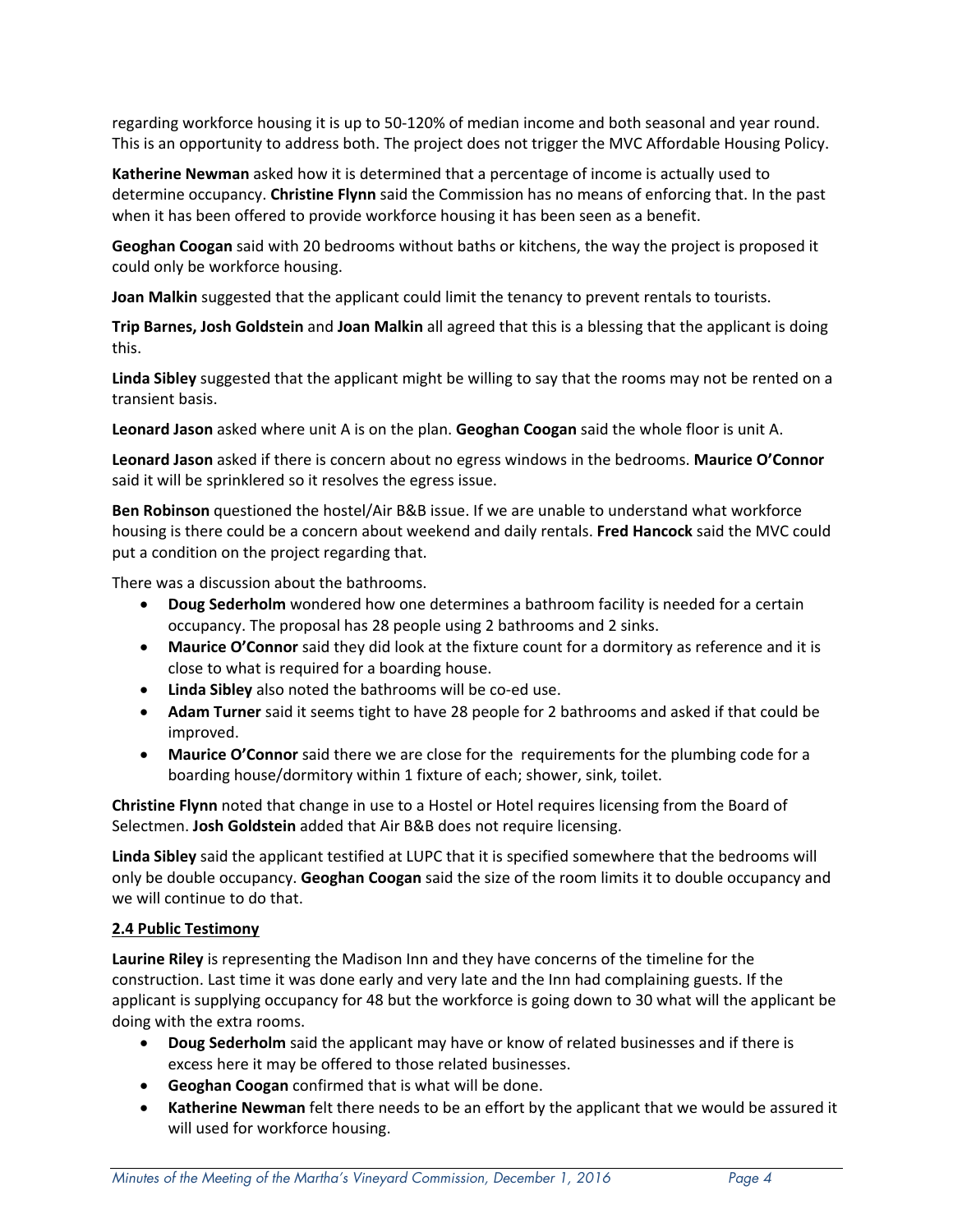### **2.5 Applicants' Closing Statement**

**Geoghan Coogan** said with regards to the timeline the last time was foundation work. This time work will be inside.

**Adam Cummings** said the timeline was that we wanted to do the work this winter. We have done 2 major renovations in 3 years. The first was redoing the porch and the second was gutting the basement. Based on the permits required we will not be starting next week.

**Joan Malkin** asked how long construction will take. **Adam Cummings** said phase one is 1‐3 months, 90‐ 120 days. For this to work we have to be done by May 15, 2017 when the staff arrives. And we will probably close October 15, 2017 so we will be done by May 2018 for the entire project.

**Fred Hancock** said the last time the sidewalk was blocked off and will that happen again. **Adam Cummings** said we will have to do that again and we will work with the Town. The staging of materials will be in the parking lot in the back.

**John Breckenridge** said the only construction on the backside facing Kennebec is the elevator tower but the units need to be rentable. **Adam Cummings** said that is correct and the elevator is phase 2. We have three years to put the elevator in. We have been in contact with the Access Board since we started the plans. Right now we only need a lift to the second floor and then eventually an elevator to access all of the units. Everything is to code.

**James Vercruysse** clarified that there is no onsite parking for residents and that lighting is down lights in front but he didn't see any lights for the access to the apartments. **Maurice O'Connor** said they have not focused too much on lighting in the back as it is just not done yet. The front was done due to the historic architectural element.

**Fred Hancock** said the MVC could ask for the final lighting plan to be submitted to LUPC and ask that it be to code and downward shielded with fixtures that are appropriate to the building.

**Adam Turner** asked if the applicant feels they can rent all of the units. **Geoghan Coogan** said the Lamppost is downsizing but there are numerous businesses on the Island that need workforce housing.

**Doug Sederholm** commented that not many businesses have space to do this. **Geoghan Coogan** said that is what drove the project.

**Leonard Jason** asked how many rooms there are now. **Adam Cummings** said there are 6 rooms.

**Trip Barnes** said he gets calls almost every day in the summer looking for extra rooms. Across the board they charge \$150 week if it is financially good. This is a great thing and should be done.

**Laurine Riley** noted that we are losing another dance floor on the Island with this project.

**Fred Hancock,** Public Hearing Officer closed the Public Hearing and public testimony remains open until 5:00 p.m. on December 8, 2016 with Post Public Hearing LUPC on December 12, 2016 and Deliberation and Decision on December 15, 2016.

#### **3. SYDNEY HOTEL EXPANSION‐EDGATOWN DRI 669 PUBLIC HEARING**

*Commissioners Present: T. Barnes, J. Breckenridge, J. Goldstein, F. Hancock, L. Jason, J. Malkin, K. Newman, B. Robinson, D. Sederholm, A. Seiman, L. Sibley, E. Thomas, J. Vercruysse.*

*For the Applicant: Sean Murphy (Attorney), Patrick Ahearn (Architect)*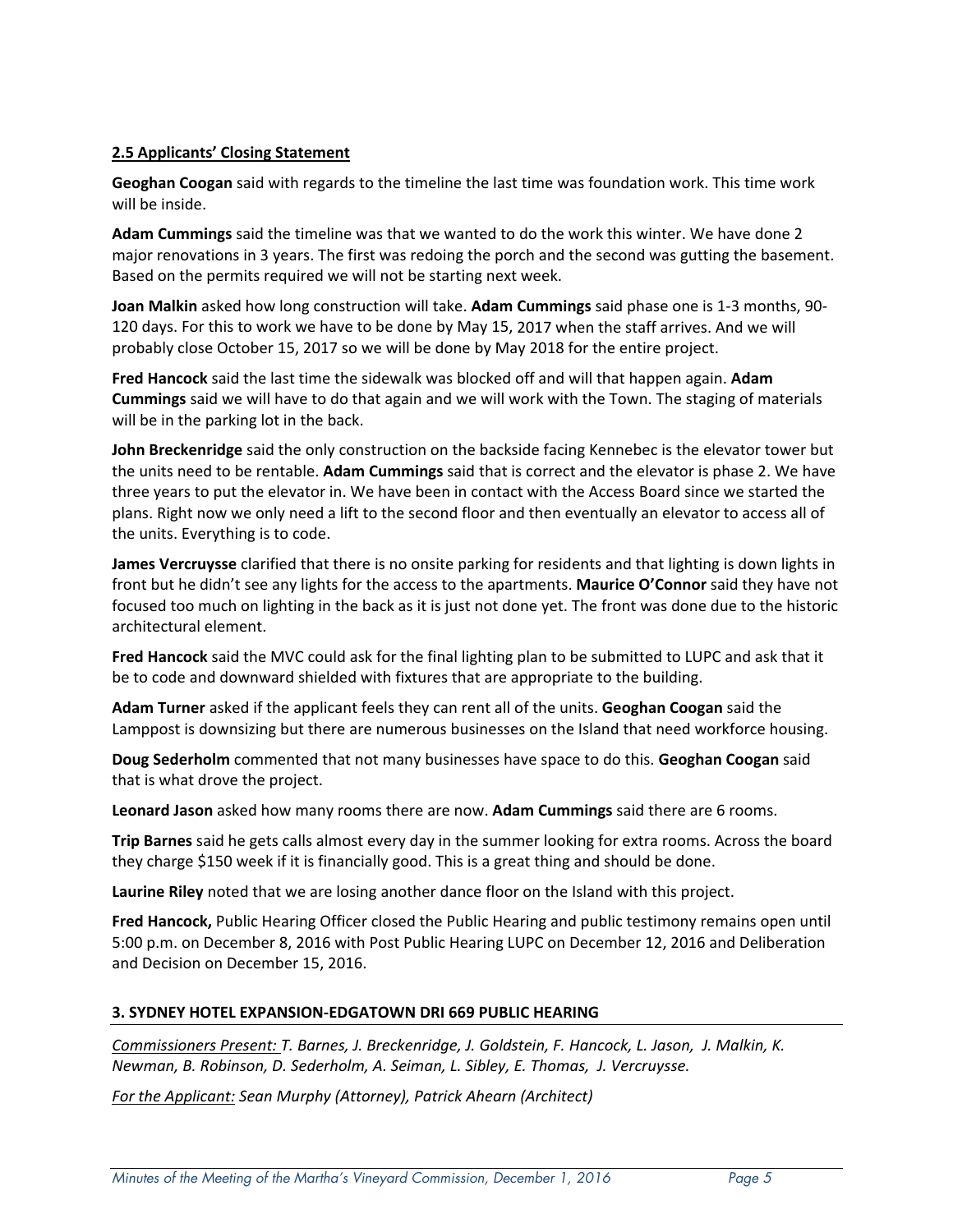**Fred Hancock,** Public Hearing officer opened the Public Hearing and read the public hearing notice. The location is 22 Winter Street, Edgartown Map 20D Lot 214.1. The proposal is the construction of a new 10,149 gsf (3,426 sf footprint) two story building with a full basement on a vacant lot in downtown Edgartown with 14 hotel rooms, 5 employee housing units in the basement (double occupancy), a small retail shop, a small bakery serving the public and the Sydney Hotel, 7 parking spaces and public space.

# **3.1 Staff Report**

**Paul Foley** presented the following.

- Included are the applicant's narrative and the plans for the project.
- The site plan was reviewed and the site photos presented.
- The property has long been a vacant lot that has been used in the last few years for private parking.
- The proposal is to construct a new approximately 10,000 gsf (3,426 sf footprint) two story building with a full basement on a vacant lot in downtown Edgartown with 14 hotel rooms, 5 employee housing units in the basement (double occupancy), a small retail shop, a small bakery serving the public and the Sydney Hotel, 7 parking spaces and public space.
- The first and second floors with the hotel and retail space would be a total of 6,766 sf.
- The basement would be a total of 3,383 sf with the baking kitchen (396 sf), retail storage (396 sf), employee housing (1,716 sf) and mechanical/storage space (875 sf).
- The Sydney Hotel currently operates in an existing building next door with L'etoile Restaurant with 8 hotel rooms. This would be an extension of the Sydney Hotel but operated under a separate company.
- The Sydney Hotel operates seasonally from May to December but might expand to a year round operation if there is demand. The proposed bakery/café, retail space and additional hotel rooms will also operate seasonally as part of the Sydney Hotel.
- The goal of the project is a small walk-able, upscale boutique hotel. Ultimately they hope to be open year round. The applicant noted that Edgartown has lost 54 hotel rooms in 10 years.
- Key issues include;
	- Construction; how will the proposal be constructed without adversely impacting other downtown businesses.
	- Intensity of Use; the project is mixed use infill development in a "Smart Growth" location. However, the proposed development includes a small boutique hotel, employee housing, retail and public space in one tiny 0.157 acre lot. Is this too much intensity of use for this small lot?
	- Parking; some have expressed concern with parking in the downtown during the summer.
- The applicant estimates that only 10-20% of their hotel guests bring cars.
- Lark Hotels require guests to make a reservation for a parking space when they book a room if they plan on bringing a car in order to control the parking situation.
- The applicant has offered to provide on‐site employee housing for 5 seasonal employees. The proposed offer is consistent with the MVC's Affordable Housing Policy.

# **3.2 Applicants' Presentation**

**Sean Murphy** presented the following.

- The applicant also owns the Christopher Inn (formerly the Victorian Inn).
- The goal is to help revitalize part of downtown.
- They have extended the lease with L'etoile.
- It is operated by Lark Hotels and they are experienced operators and they know their market.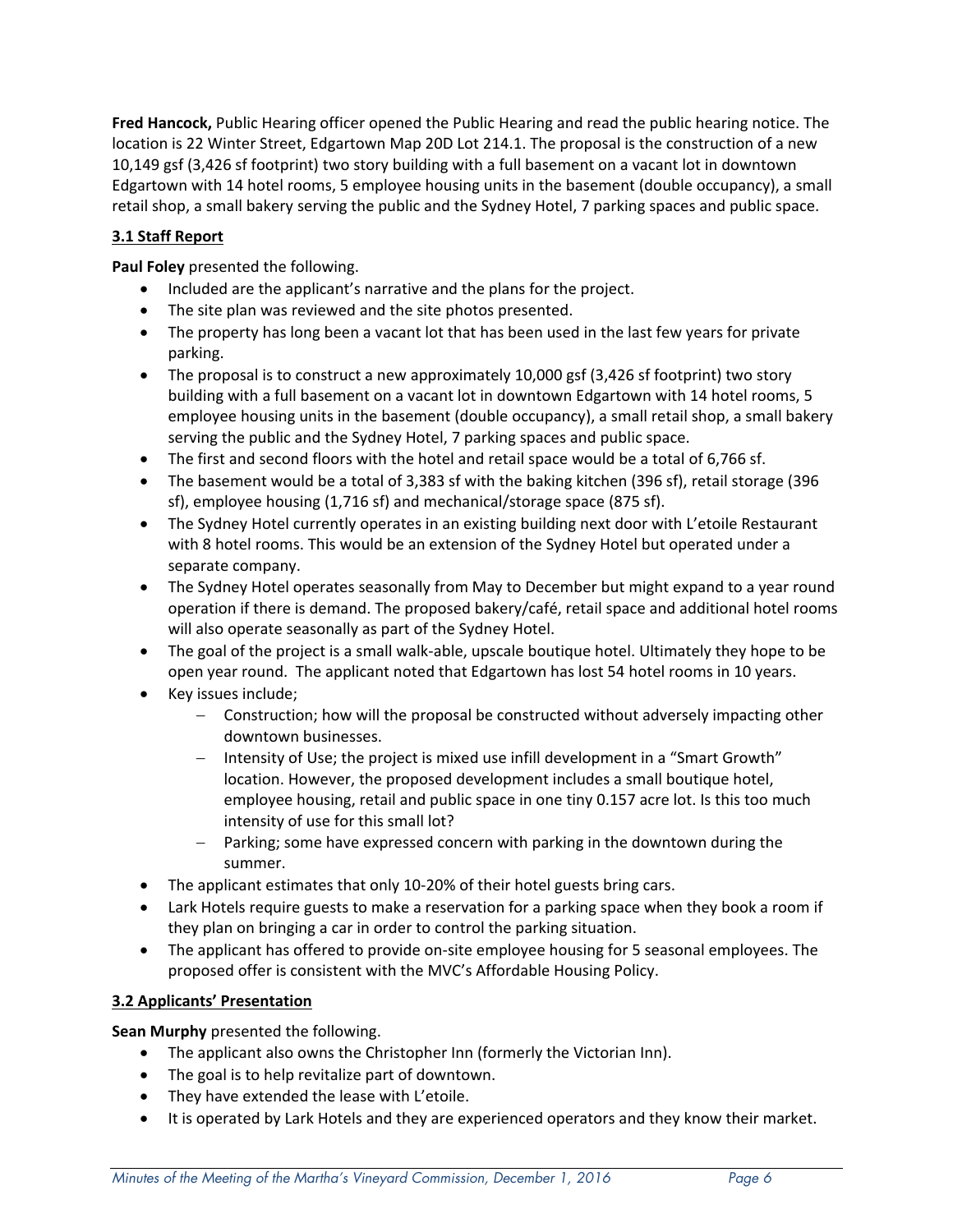- The parking lot has only been such for two years and it has generally been vacant.
- From 2014-2015 Edgartown lost 94 rooms as seven different inns have closed and been converted to private residences.
- The project will tie in with the rest of the downtown.

**Patrick Ahearn** presented the following.

- We have gone to the Edgartown Historic Commission prior to the application to the MVC and it was unanimously approved by the Historic Commission.
- It was felt that the project was important from an urban design point of view.
- There is a sidewalk on one side of Winter Street and the other side has parking.
- From a community activity point of view Winter Street is a lost street.
- We see tenants come and go on this street as we don't have the dynamic of two sides of the street.
- Enlivening both sides of the street is important from an urban perspective and in revitalizing the downtown.
- When Vineyard Vines moved from Nevin Square it was a kiss of death for the square. This project has the support of those tenants.
- Part of the design idea is to link new open space to part of the park system and to encourage pedestrian activity and link community activity.
- What is unique is that we are creating public sidewalks on private land.
- We are continuing with the use of Edgartown street lights that are found in the Town and made by the Lamplighter Corner.
- The architecture of the building is materials form within the village; white cedar shingles, wooden store fronts and brick veneer on the foundation.
- The building is modest on the streetscape being only 43 feet wide.
- We queued the architecture from the existing hotel and pick up other architectural details from the Christina Gallery building. We took elements that are around the town.
- Having hotel rooms above the retail helps to animate the streetscape and the Historic Commission says this as a win win.
- The project is very much supported by the Edgartown Board of Trade.
- Employee housing will be provided on the site.
- The architecture is consistent with what you see in Edgartown.

# **3.3 Commissioners' Questions**

**Doug Sederholm** asked if the hedges are being removed on the parking side of Winter Street. **Patrick Ahearn** said yes and they are adding trees. We are looking at the dialogue between the two sides of the street, the tone and character is set on the north side of the street and now it will also be on the south side of the street. We are suggesting creating lines across the road to suggest where pedestrians should cross.

**Ben Robinson** noted that the colored rendering doesn't show the sidewalks wrapping around and asked if the black and white rendering should be followed. **Patrick Ahearn** confirmed to use the black and white rendering.

**Ben Robinson** said there are windows in the basement and asked if they are window wells and are they for egress from the sleeping rooms. **Patrick Ahearn** said they are window wells and are not for egress. They are for light and air and are not needed for egress.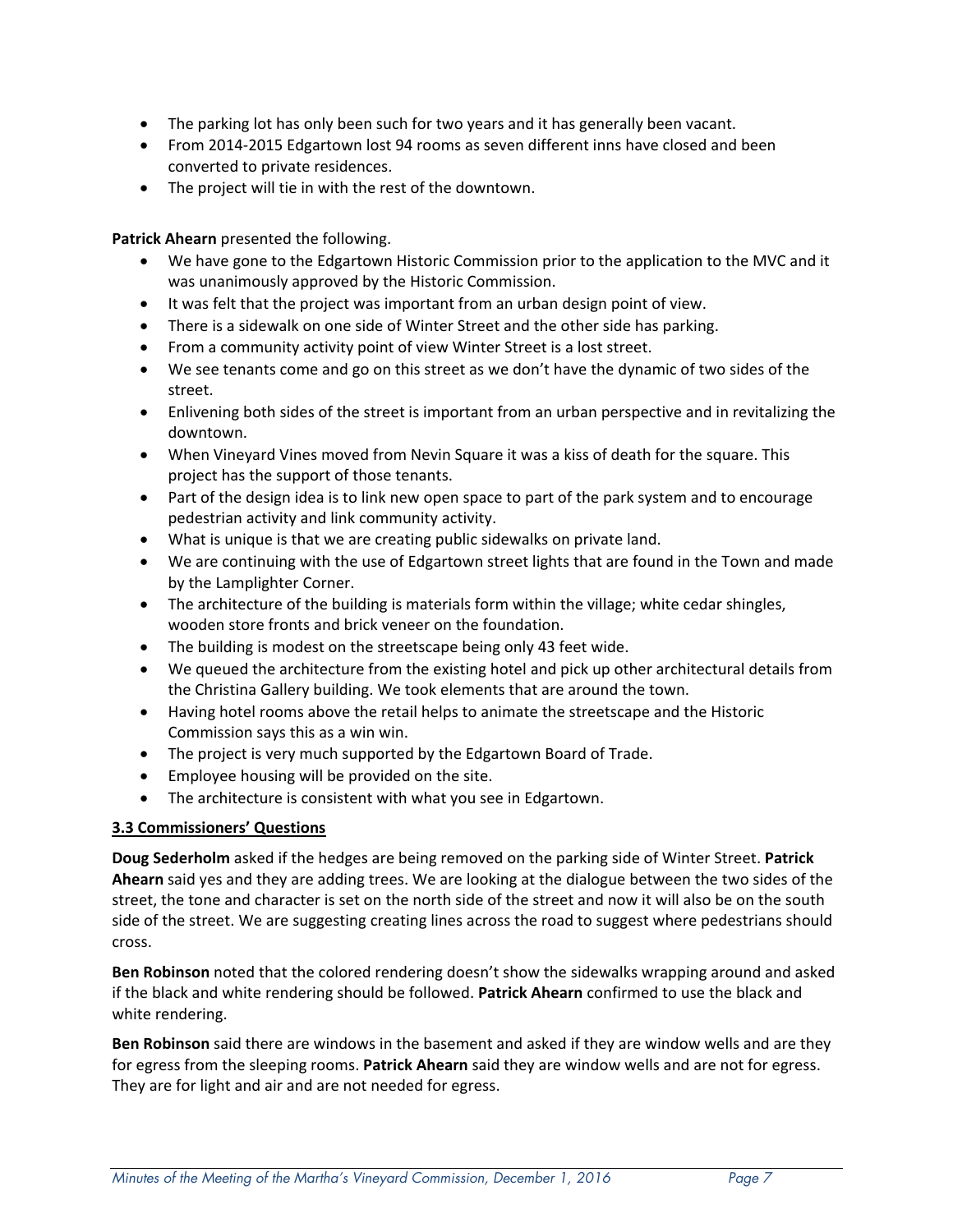**Leonard Jason** noted that if you have enough from the sprinkler system it does away with the window egress.

**Joan Malkin** questioned the gates that are shown on the rendering. **Patrick Ahearn** said it is the area for deliveries and on the other side for two retail services. Pedestrians would come through the arcade to Winter Street.

**Bill Veno** asked what the purpose of the three gates is on the walkway. **Patrick Ahearn** said one exists on the property line and the other two don't need to be there and probably will be eliminated.

**Fred Hancock** noted that in the courtyard/common space a stone wall with a fountain is to be built. **Patrick Ahearn** said it is for a water element to create animation in a positive way.

**James Vercruysse** asked the applicant to review the parking. **Sean Murphy** said the parking shows 7 new spaces and the Sydney has 6. He reviewed the revised plan. Based on their experience on average 10‐ 20% of guests bring cars. They have a policy that when a reservation is made you are asked if you are bringing a car and once 7 cars is reached no additional cars are allowed. They have not had an issue with this policy. They will give a bus pass to any employee that does not live on the premises. The garden level is for workforce housing. It can be double occupancy with occupancy of 5-10. The applicant wants to provide their own workforce housing. We believe the project will not have any effect on traffic because it is in downtown. Every delivery truck is in Edgartown between 7:00 a.m. and 9:00 a.m., so there won't be any additional delivery trucks.

**Ben Robinson** noted that the site plan is showing 6 parking spaces and a bike rack taking up some of those spaces. There is a conflict between the site plan and the first floor proposed plan. Which plan should we be using? **Patrick Ahern** said the bike rack is in the green space and the parking is on the outside. The entrance to the hotel is in the courtyard and the emergency egress has parking in front. Use the black and white plan. **Fred Hancock** reiterated that the proposed first floor plan is inaccurate for the parking and the bike rack.

**Ben Robinson** asked if there is an agreement to use the easements. **Sean Murphy** and **Patrick Ahearn** said there are agreements to use each and to pass through each.

#### **3.4 Applicants' Closing Statement**

**Sean Murphy** presented the following.

- A list of written offers was submitted for the record.
- The project is in compliance with the MVC polices. It is Smart Growth, downtown construction, adding trees and creating a sidewalk on public property.
- The applicant will submit a stormwater plan and they are in compliance with the energy plan.
- They will restrict the use of the employee housing rooms to the operation of the hotel and will be two per room.
- Construction will be from October  $15^{th}$  to May  $15^{th}$ .
- The applicant will provide a VTA bus pass to their employees and reservations will be required for guest parking spaces.
- There will be a bike rack on the property.
- The project will comply with the MVC energy policy.
- The applicant still has to go to the Edgartown Zoning Board of Appeals.

**Fred Hancock** said it would be good if the applicant could clarify the area where deliveries will take place and the location of the bike rack. **Sean Murphy** said the clarification would be submitted.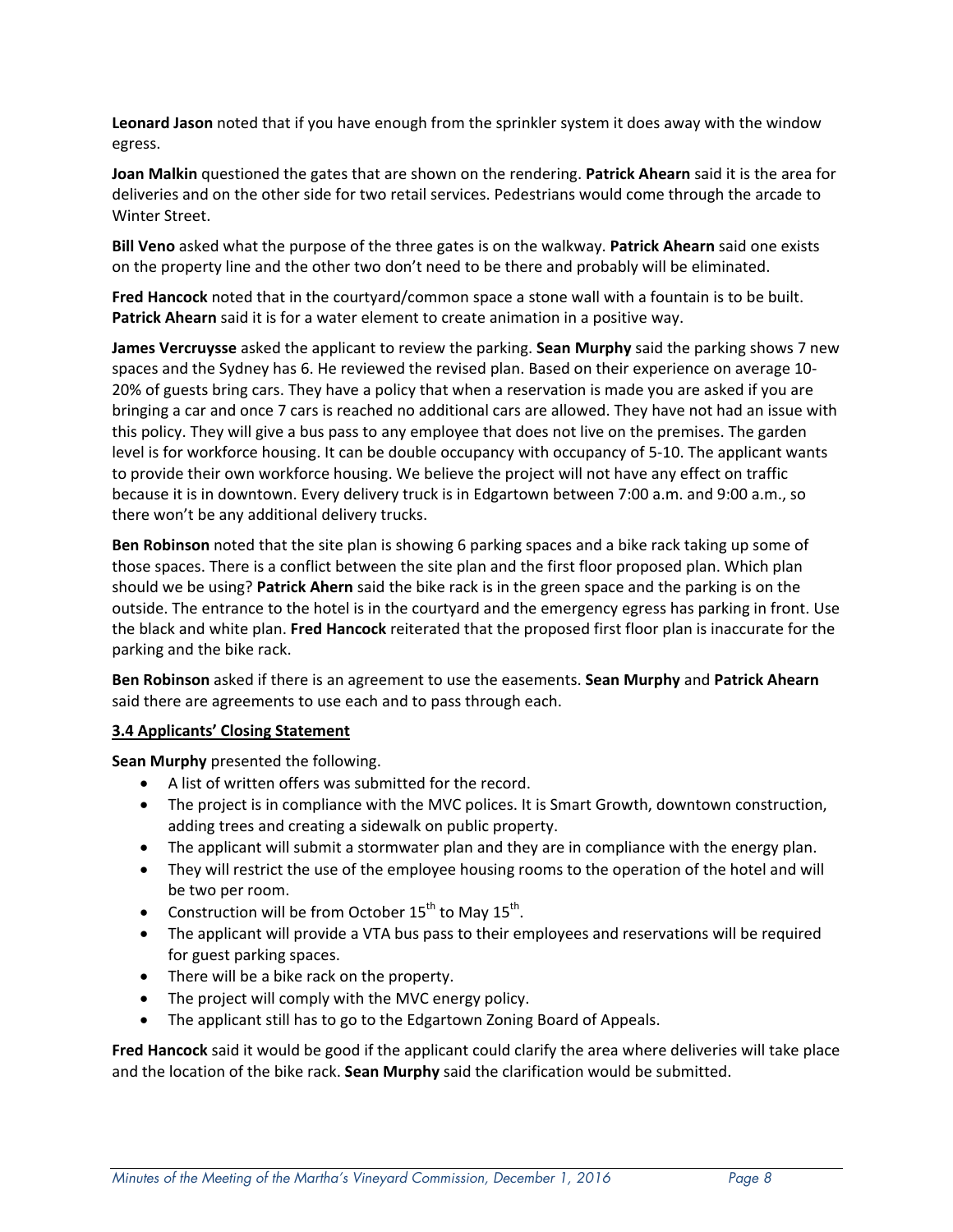**Fred Hancock**, Public Hearing Officer closed the public hearing and left the written record open until December 8, 2016 with Post Public Hearing LUPC on December 12, 2016 and Deliberation and Decision on December 15, 2016.

### **4. VINEYARD DECORATORS EXPANSION‐EDGARTOWN DRI 369‐M3 PUBLIC HEARING**

*Commissioners Present: T. Barnes, J. Breckenridge, J. Goldstein, F. Hancock, L. Jason, J. Malkin, K. Newman, B. Robinson, D. Sederholm, A. Seiman, L. Sibley, E. Thomas, J. Vercruysse.*

#### *For the Applicant: Whitney Brush*

**Fred Hancock**, Public Hearing Office opened the Public Hearing and read the Public Hearing Notice. The location is 35 Airport Road, Edgartown Map 24 Lot 1.6. The proposal is to add a 4,518 sf addition to an existing 12,504 sf metal building for furniture storage, loading docks and a processing area at a home furnishings store. The trucks on the loading dock side appear to extend over the property line.

### **4.1 Staff Report**

**Paul Foley** presented the following.

- The site plan was reviewed.
- The main original building was built in 1978.
- The first DRI 197 was for John Parker in 1985 for the construction of an addition to a commercial structure. In 1988 it returned as DRI 266 for an additional 1,200 sf expansion to an existing 6,760 sf building. In 1993 it returned as DRI 369 for an additional building behind the main building for storage and a workshop for the upholstery and decorator business. This building is a one story 3,600 sf building with a 3,600 sf basement. The property returned in 1998 as DRI 457 an additional 4,800 sf.
- The proposal is to add a 29 ft tall 4,518 sf warehouse addition to an existing 12,504 sf building that houses a home furnishing store.
- The metal additions would have 7 loading bays and would include a mezzanine level.
- The applicant expects no new employees will be added.
- Currently they have 5 delivery trucks (3 box trucks and 2 vans) which will be parked outside the proposed loading docks. They usually have one to two 18 wheeler deliveries a week.
- The building is connected to the Airport Wastewater Facility. The building will have sprinklers.
- The expansion plans and elevations were reviewed.
- Key issues include;
	- $-$  Incremental growth; this is the fifth addition to the building.
	- $-$  Drainage; how does the applicant plan to handle additional stormwater.
- The applicant is installing solar panels on the existing building that are estimated to provide about two thirds of the existing electrical need. The applicant is also proposing to install solar panels on the proposed building.
- The applicant has asked to submit a stormwater plan.
- According to the MVC Affordable Housing Policy the recommended monetary mitigation for a project of 4,518 sf is \$2,518.

#### **4.2 Applicants' Presentation**

**Whitney Brush** said Paul Foley covered everything. We are consolidating the storage space to be more efficient.

#### **4.3 Commissioners' Questions**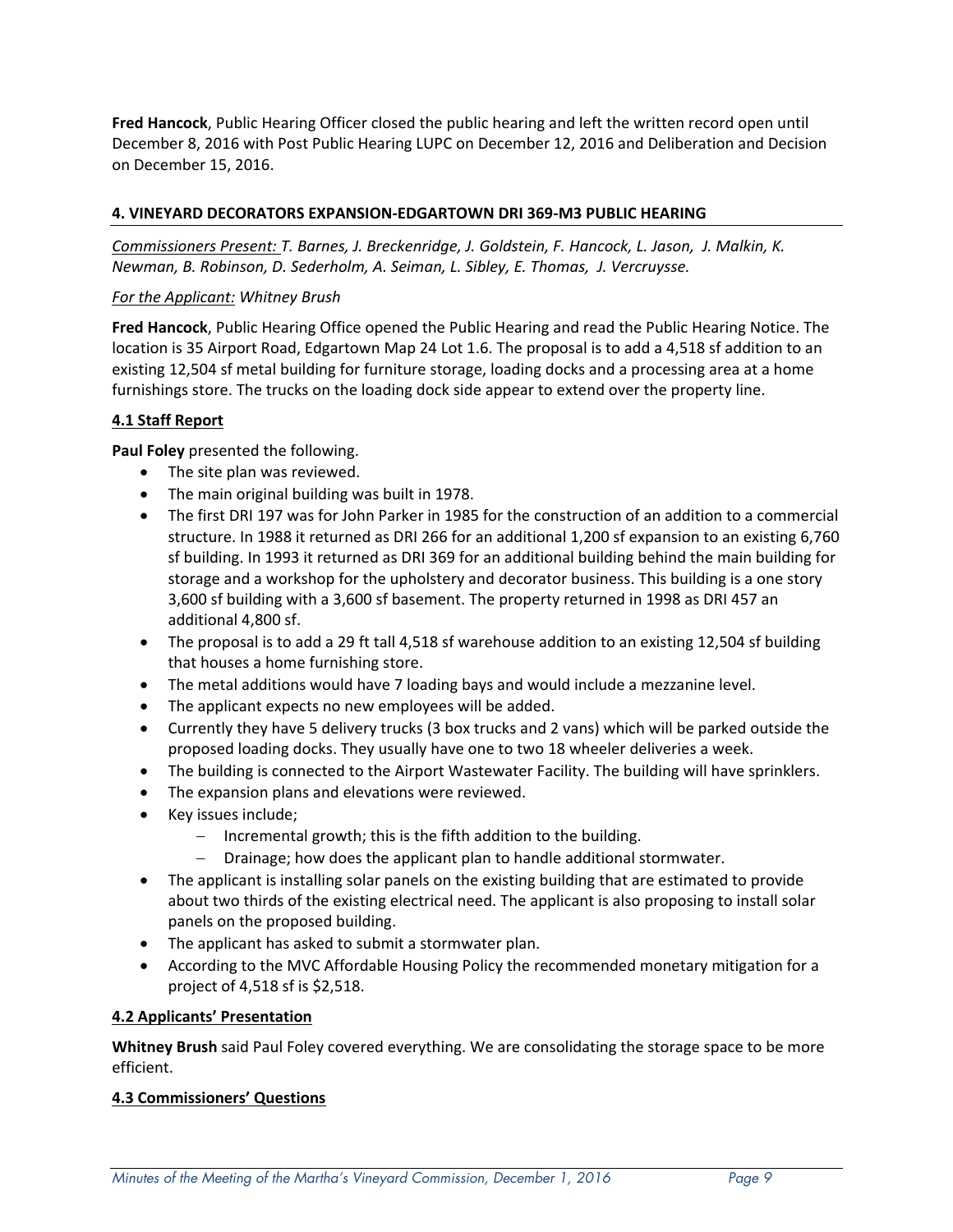**Fred Hancock** said the trucks on the loading dock side appear to extend. **Whitney Brush** said the 18 wheelers will use 27 Airport Road and we will put an easement in. We will connect the pavement to the loading dock and up to the end of the building.

**Whitney Brush** said that Schofield, Barbini and Hoehn are completing the stormwater plan and John Folino has provided a temporary plan until the full engineered plan is completed. **Doug Sederholm** and **Fred Hancock** said the MVC could condition that the plan comes back to LUPC.

**John Breckenridge** asked if there is FAA approval for the solar panels. **John Folino** and **Whitney Brush** said they are approved as well as for the height.

**James Vercruysse** asked if there is a proposed basement. **John Folino** said no it is slab on grade.

**Josh Goldstein** hopes the MVC will support the applicant with the project. He fills a need for the Island and is successful to be able to expand.

**Fred Hancock**, Public Hearing Officer closed the Public Hearing and left the written record open until 5:00 p.m. on December 8, 2016 with Post Public Hearing LUPC on December 12, 2016 and Deliberation and Decision on December 15, 2016.

**Fred Hancock** recessed the meeting at 8:45 p.m. and reconvened at 8:55 p.m.

# **5. 4 BERYL WAY HISTORIC DEMOLITION‐OAK BLUFFS DRI 671 PUBLIC HEARING**

*James Vercruysse recused himself, the owner is his client.*

*Commissioners Present: T. Barnes, J. Breckenridge, J. Goldstein, F. Hancock, L. Jason, J. Malkin, K. Newman, B. Robinson, D. Sederholm, A. Seiman, L. Sibley, E. Thomas.*

#### *For the Applicant: George Sourati (Agent), Keith McGuire (Architect)*

**Fred Hancock**, Public Hearing Officer opened the Public Hearing and read the Public Hearing Notice. The location is 4 Beryl Way, Oak Bluffs Map 11 Lot 290. The proposal is to demolish a 650 sf single family residence built in 1875.

#### **5.1 Staff Report**

**Paul Foley** presented the following.

- The packet of information contains the Massachusetts Cultural Resource Information System (MACRIS) report, the Oak Bluffs Historical Commission minutes of July 1, 2016 and photos of the house.
- The proposal is to demolish a 650 sf single family residence built in 1875.
- According to MACRIS the building was built in the 1870's and is described as "one and a one-half stories; shed dormers; gingerbread bargeboard rim; rear addition; rounded gothic windows".
- In terms of historical significance the 1979 report states: "this house is significant architecturally because it is of the Campground Cottage construction, although it is presently (1979) abandoned. The house is located in an area known as Elysian Heights, a development which was started in 1890. The cottage is significant as an example of the continuing expansion of Cottage City (Oak Bluffs) as a resort community."
- The applicant said that they originally wanted to move the building on the property but were told that once you move a building you must bring it up to the latest building codes. They maintain that bringing the building up to code would add significant cost to the project so the applicant opted to demolish it instead.
- No plans for redevelopment have been submitted.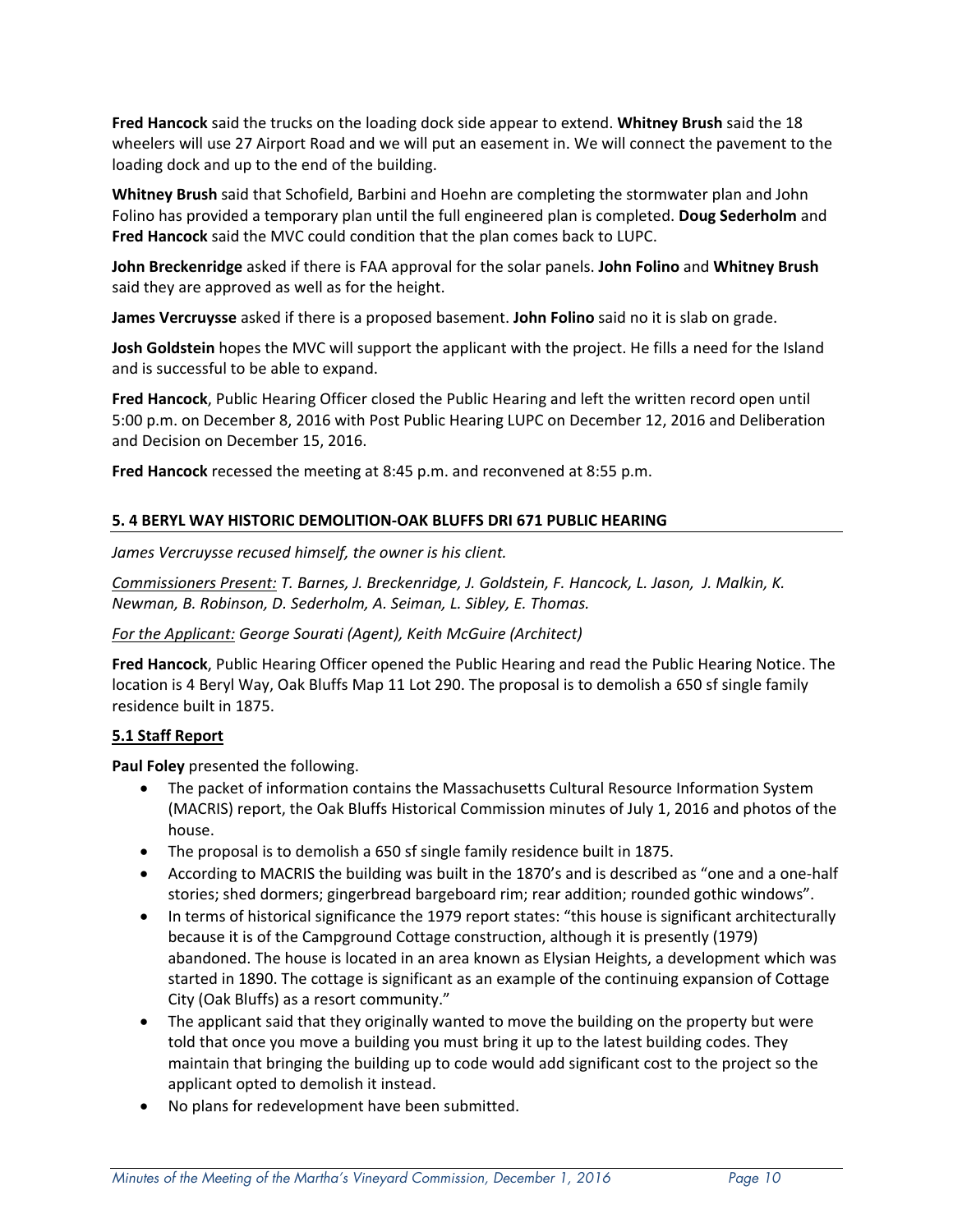- MVC Staff has checked with the Massachusetts Historical Commission and the Oak Bluffs Building Inspector to review the building code exceptions and alternatives for historic structures.
- The Oak Bluffs Building Inspector has said that if the building is designated as historic by a National, State or local Commission as being historic there are alternatives allowed. For example, if they wanted to move it on the property to a new foundation the new foundation and anything new would have to be brought up to code. The building could potentially be a guest house.
- The applicant went before the Oak Bluffs Historical Commission in August at a meeting with only 4 Commissioners present and having recently lost 2 members and one absent had a quorum with only 4 present. The vote on whether the building had historic significance was tied at 2-2.
- The 1979 study by MACRIS should be enough for the exceptions and alternatives to the building code.
- The project was referred as a Concurrence Review but the LUPC determined based on the MACRIS determination that it was architecturally significant that the project triggers 8.2i which is a mandatory DRI Review.
- Key issues include;
	- Historic Character; the 140+ year old building appears to be relatively intact historically.
	- Building Code; if a building is historic moving it does not in itself trigger modern building codes. If the building is designated as historic by a National, State or local Commission as being historic there are alternatives allowed.
- The existing floor plan was reviewed.
- Photos of the existing house were shown with details of the window and fretwork. Interior photos were also shown.
- The house is currently rented and the owner owns the connecting property.

# **5.2 Applicants' Presentation**

**George Sourati** presented the following.

- The house is 600 sf and sits in the middle of the property.
- It is in the wrong location and the owner wants to move it to the northeast corner of the property.
- The owner wanted to renovate it and looked into the building code requirements and also met with the Builder Inspector. The answer was that it could not be moved unless it was brought up to code unless it was on the National Register of Historic Homes or has some similar designation in the Commonwealth of Massachusetts.
- The home is so small there is no practical way to do the work to bring it up to code.
- Financially they would be spending tremendous amounts of money as an exercise for a house that has changed over the years, i.e. windows that have been added on.
- Therefore, the owner would like to tear it down.

# **5.3 Commissioners' Questions**

**Doug Sederholm** said it seemed to indicate that the MACRIS designation might allow the applicant to move the house without bringing up to code. It might be viable to move and have you explored that with the Building Inspector. **George Sourati** said the Building Inspector would not accept that.

**Trip Barnes** asked if it is on slab or piling. **Keith McGuire** said it is on cinder blocks and rented in the summer.

There was a discussion about the Building Inspectors decision.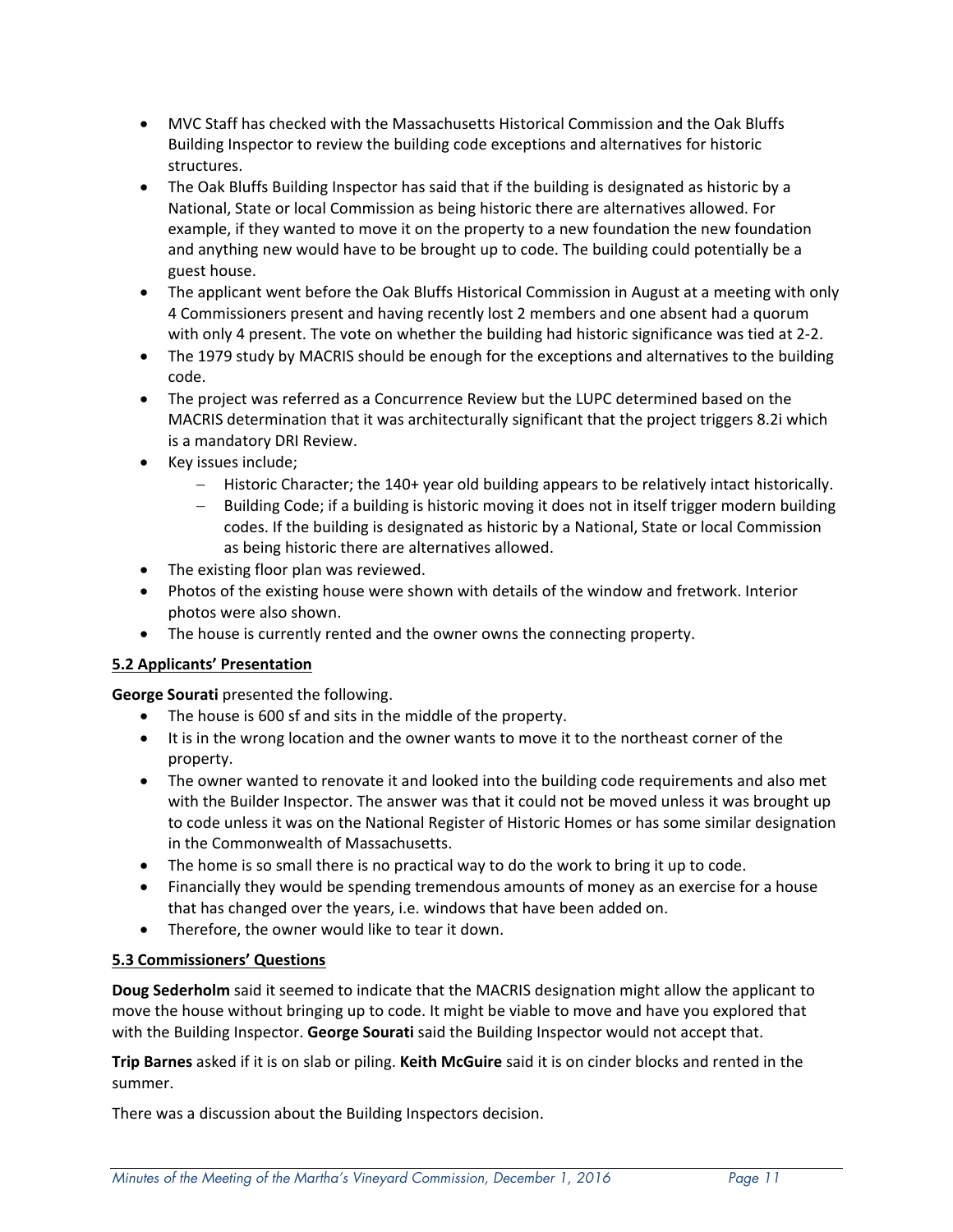- **Linda Sibley** said at LUPC and again here the applicant has told us what the Building Inspector said and MVC Staff has told us something else. We need clarification.
- **Keith McGuire** said they met with the Building Inspector two months ago and he was adamant that it had to fully be brought up to code and this is the first time that he has heard that the MACRIS historic designation would be accepted.
- **Paul Foley** said the Building Inspector did not say MACRIS would count but the local historic board could perhaps count that designation.
- **Keith McGuire** noted as a point of procedure if the board says there is a quorum and makes a decision with that quorum that decision should count so he objects to framing the Historical Commission decision with a lot of caveat around it.
- **Adam Turner** asked if the building official said put it on a slab and move it and only the slab has to be permitted would that be acceptable to the applicant.
- **Keith McGuire** said we are being caught between two parties and he would have to talk with his client.

There was a discussion about alternatives.

- **Fred Hancock** said as was noted at LUPC because you don't have a replacement plan it might be best to explore other alternatives or offer to another body. If feasible it would be a more desirable outcome and has been done a lot with the campground cottages.
- **Katherine Newman** asked if this is about demolition why are we asking for alternatives.
- **Fred Hancock** said because of the historic nature perhaps there is an alternative.
- **Katherine Newman** said it sounds like it would be hard to do because of the size and age.
- **Fred Hancock** said that is what we are trying to determine if it can be done.
- **Doug Sederholm** said the bottom line is that we don't know what can be done.
- **Josh Goldstein** asked if the house is put on a slab and the slab is to code does the plumbing and the electrical then have to be brought up to code.
- **Linda Sibley** said that is the piece of information we are lacking.
- **Leonard Jason** said we don't know what condition anything is in.
- **Doug Sederholm** said we need a clear detailed letter from the Building Inspector.

**Joan Malkin** asked if there is a demolition delay bylaw. **Paul Foley** said the Historical Commission tied at the meeting.

**Joan Malkin** asked what happens with regards to significance. **Leonard Jason** said they didn't vote it was significant so it isn't.

**Linda Sibley** said the MVC can make decisions but for purposes of zoning issues we can't.

#### **5.4 Public Testimony**

**Doug Ulwick** is a licensed architect and lives in Oak Bluffs and does a lot of work for the campground. He advocates for the building and recognizes the shapes and features of the building. It may be hard for the public to see it as architecturally significant. It was recognized in 1979 as significant. It is unfortunate that the current Historical Commission didn't enforce the Demolition Delay Bylaw. By the photos of the inside it is in great shape. It is typical of the campground cottages; built two rooms up and two rooms down. With no baths and kitchen they would add on a back wing. Traditionally a third bedroom could have been added to the back wing. He worked on 8 Cottage Park and showed photos of before and after the restoration. He believes the cottage is salvageable and deals with code issues every day. He has worked with Mark Barbadoro and that if you touch it you have to bring it up to code. These are all things we deal with in the campground every day. As a historian he would hate to see this building disappear.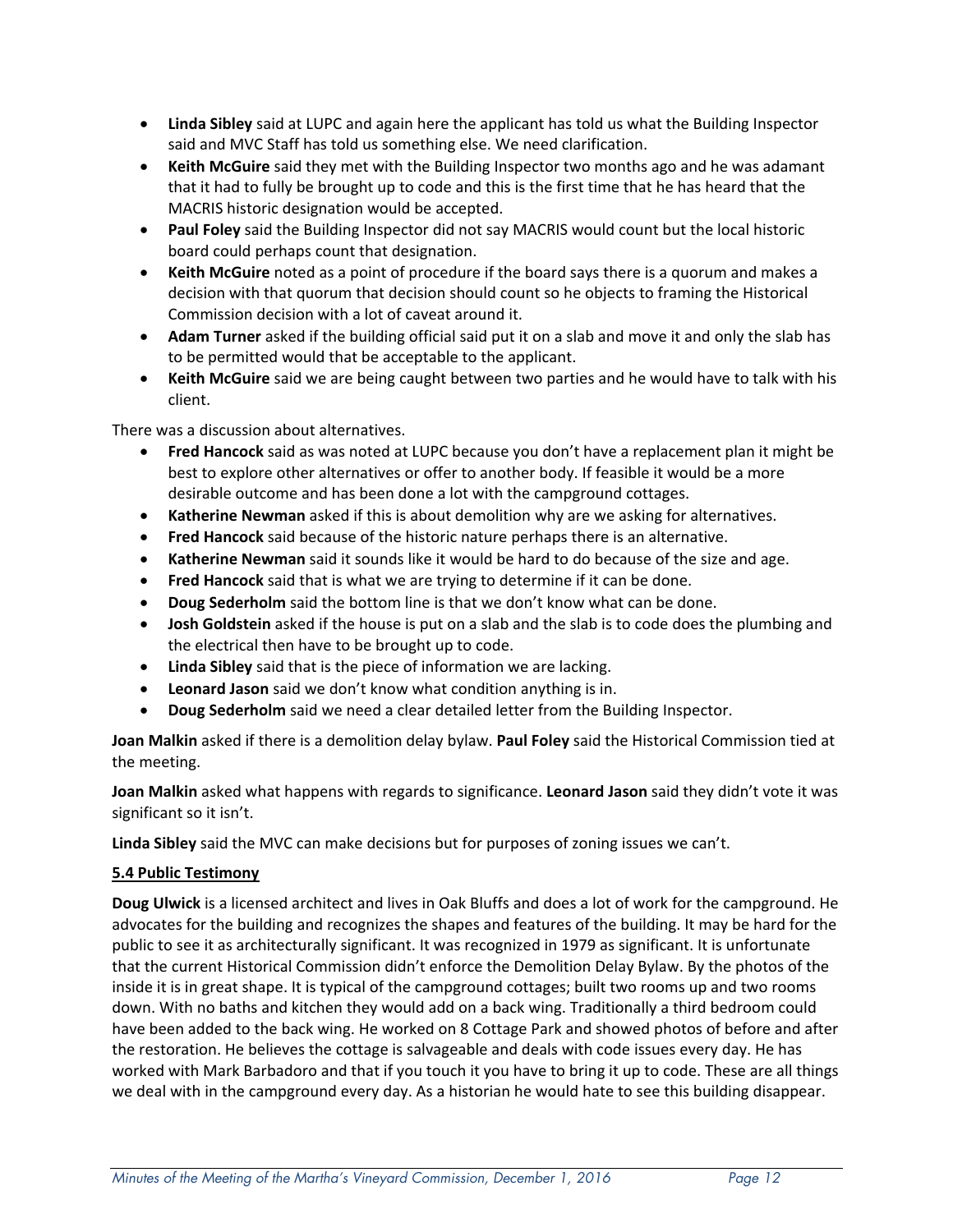**Barbara Baskin** is a new appointee to the Historical Commission but is not representing them and was not a member when the vote was taken. She has been a member of the Architectural Review Committee for the campground for 12 years. This cottage could be in the campground today. The cottage is a little tired but is nowhere near some of the cottages in the campground that are worse. If it was in the campground today it would not be allowed to be demolished. In 1964 a cottage in East Chop was moved and the owners renovated it to a year round home and this could happen for this cottage and maintain its identity. She showed photos of the cottage that was moved and it is up to code in every inch of it and it was not a particularly financial burden to do it. She advocates to save the cottage.

- **Trip Barnes** asked if the campground would be open to move this cottage to one of their vacant lots.
- **Barbara Baskin** said the owner should ask them and agrees with everything that Doug Sederholm has said. She thinks the owner should think of options.

### **5.5 Commissioners' Discussion**

**Joan Malkin** said we need to understand the old designation before we can make a decision. If it stays in the same location you wouldn't have these issues.

**George Sourati** said if the house was in the campground we would not be here as they have a historic home designation and this building does not.

**Joan Malkin** said if you did not make changes you would not have to bring it up to code. **George Sourati** said this is a summer home and if you wanted to insulate and add heat you would have to bring it up to code.

There was a discussion about what the Building Inspector was asked.

- **Leonard Jason** asked how the applicant approached the Building Inspector.
- **Keith McGuire** said we told him we wanted to move the house and he said once moved it triggers it to bring up to code. I called him two days ago and he has no information for me.
- **George Sourati** added we asked to winterize it.
- **Keith McGuire** said he thought the owner only wanted to move it.
- **George Sourati** said just to move it to a new foundation.
- **Keith McGuire** said if the Building Inspector would write a letter with something clear it would help a lot.
- **Fred Hancock** agreed that further information is needed.

**Linda Sibley** said the purpose of the Checklist that brought this here is to protect buildings that are not in the Historic District, buildings that might be isolated. We need to find out about the designations. The MVC feels a building can be just as important even when outside a Historic District. She would also like a statement from the owner about what he prefers regarding this project and then we need a response to that from the Building Inspector.

**Joan Malkin** asked when the owner acquired the land. **George Sourati** said two years ago.

**John Breckenridge** said the MVC needs information and we need to continue this hearing. Perhaps the owner would like an invitation to my home. What Barbara Baskin showed is my home and the owner of this cottage is welcome to visit. We invite them to see what can be done on a modest budget.

**Doug Sederholm** said we have heard conflicting hearsay about what the Building Inspector has said and either we should have him testify or have him send it in writing. The applicant should describe what he proposed to do in writing what is to be done and have the Building Inspector reply to that. We need clarification.